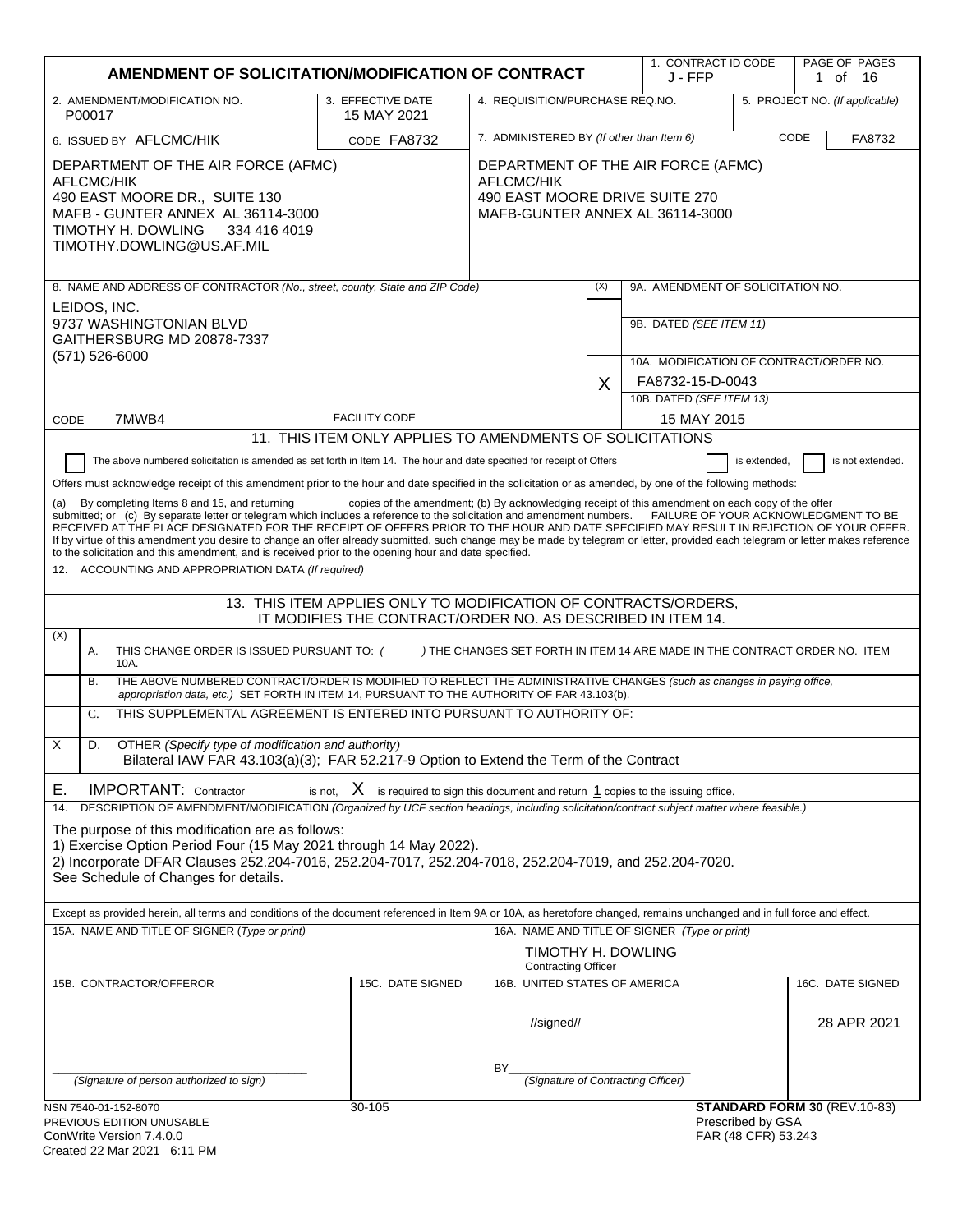- 1) The purpose of this modification is to exercise Option Period Four (15 May 2021 through 14 May 2022) of the contract in accordance with FAR 52.217-9, Option to Extend the Term of the Contract. Option Period Four of the contract is hereby exercised.
- 2) The following DFAR Clauses are incorporated as full texts:

# **252.204-7016 Covered Defense Telecommunications Equipment or Services-Representation.**

As prescribed in 204.2105 <https://www.acq.osd.mil/dpap/dars/dfars/html/current/204\_21.htm>(a), use the following provision:

# COVERED DEFENSE TELECOMMUNICATIONS EQUIPMENT OR SERVICES-REPRESENTATION (DEC 2019)

 (a) *Definitions*. As used in this provision, "covered defense telecommunications equipment or services" has the meaning provided in the clause 252.204-7018  $\langle$ https://www.acq.osd.mil/dpap/dars/dfars/html/current/252204.htm>, Prohibition on the Acquisition of Covered Defense Telecommunications Equipment or Services.

 (b) *Procedures*. The Offeror shall review the list of excluded parties in the System for Award Management (SAM) (<*https://www.sam.gov/>*) for entities excluded from receiving federal awards for "covered defense telecommunications equipment or services".

 (c) *Representation*. The Offeror represents that it [ ] does, [ ] does not provide covered defense telecommunications equipment or services as a part of its offered products or services to the Government in the performance of any contract, subcontract, or other contractual instrument.

## (End of provision)

## **252.204-7017 Prohibition on the Acquisition of Covered Defense Telecommunications Equipment or Services-Representation.**

As prescribed in 204.2105

<https://www.acq.osd.mil/dpap/dars/dfars/html/current/204\_21.htm>(b), use the following provision:

# PROHIBITION ON THE ACQUISITON OF COVERED DEFENSE TELECOMMUNICATIONS EQUIPMENT OR SERVICES-REPRESENTATION (DEC 2019)

 The Offeror is not required to complete the representation in this provision if the Offeror has represented in the provision at 252.204-7016

<https://www.acq.osd.mil/dpap/dars/dfars/html/current/252204.htm>, Covered Defense Telecommunications Equipment or Services-Representation, that it "does not provide covered defense telecommunications equipment or services as a part of its offered products or services to the Government in the performance of any contract, subcontract, or other contractual instrument."

 (a) *Definitions*. "Covered defense telecommunications equipment or services," "covered mission," "critical technology," and "substantial or essential component," as used in this provision, have the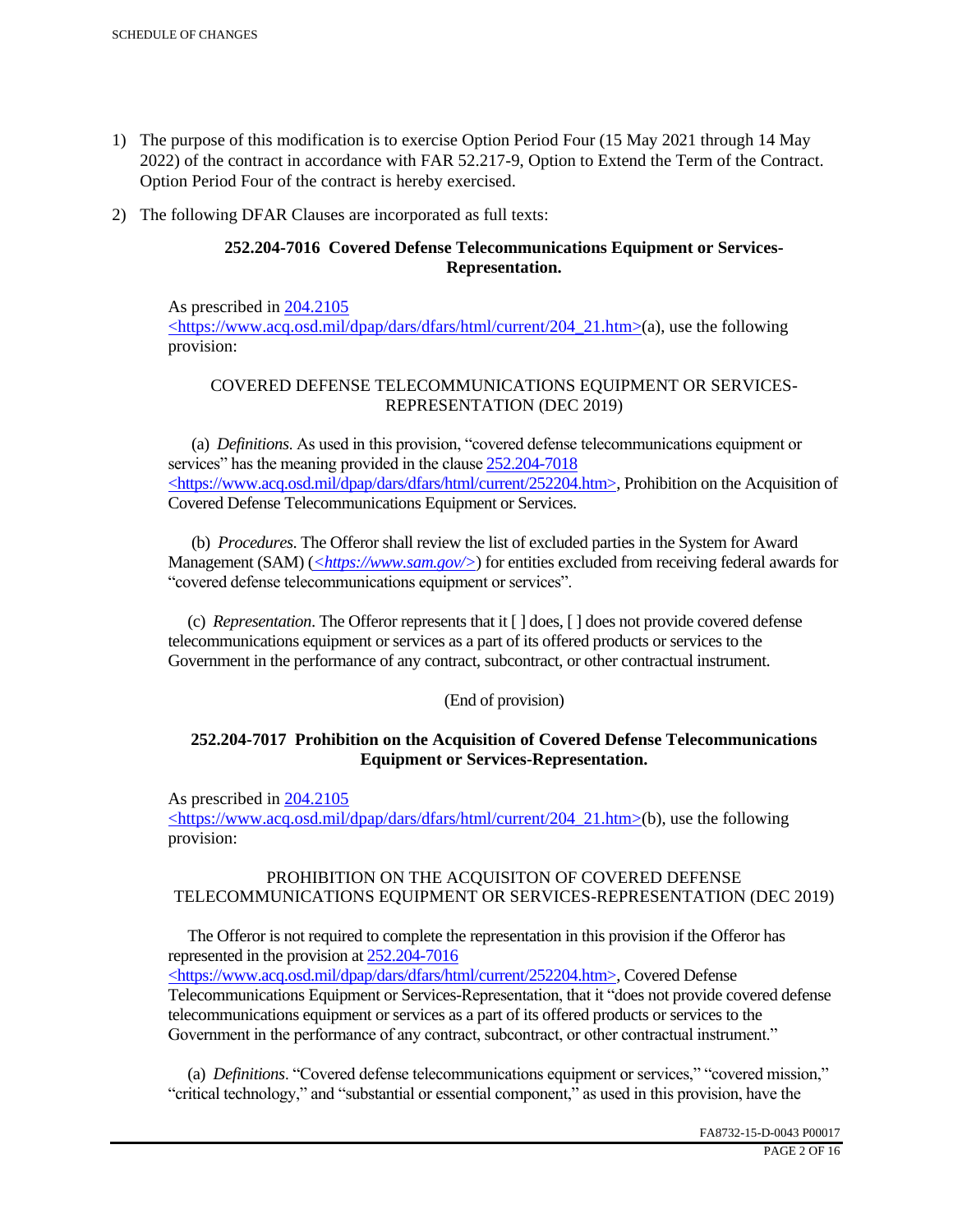meanings given in the 252.204-7018

 $\langle \text{https://www.acq.osd.mi]/dpap/dars/dfars/htm]/current/252204.htm> clause, Prohibition on the$ Acquisition of Covered Defense Telecommunications Equipment or Services, of this solicitation.

 (b) *Prohibition*. Section 1656 of the National Defense Authorization Act for Fiscal Year 2018 (Pub. L. 115-91) prohibits agencies from procuring or obtaining, or extending or renewing a contract to procure or obtain, any equipment, system, or service to carry out covered missions that uses covered defense telecommunications equipment or services as a substantial or essential component of any system, or as critical technology as part of any system.

 (c) *Procedures*. The Offeror shall review the list of excluded parties in the System for Award Management (SAM) at  $\leq$ https://www.sam.gov/> for entities that are excluded when providing any equipment, system, or service to carry out covered missions that uses covered defense telecommunications equipment or services as a substantial or essential component of any system, or as critical technology as part of any system, unless a waiver is granted.

 (d) *Representation*. If in its annual representations and certifications in SAM the Offeror has represented in paragraph (c) of the provision at 252.204-7016 <https://www.acq.osd.mil/dpap/dars/dfars/html/current/252204.htm>, Covered Defense Telecommunications Equipment or Services-Representation, that it "does" provide covered defense telecommunications equipment or services as a part of its offered products or services to the Government in the performance of any contract, subcontract, or other contractual instrument, then the Offeror shall complete the following additional representation:

The Offeror represents that it  $\lceil \cdot \rceil$  will  $\lceil \cdot \rceil$  will not provide covered defense telecommunications equipment or services as a part of its offered products or services to DoD in the performance of any award resulting from this solicitation.

 (e) *Disclosures*. If the Offeror has represented in paragraph (d) of this provision that it "will provide covered defense telecommunications equipment or services," the Offeror shall provide the following information as part of the offer:

 (1) A description of all covered defense telecommunications equipment and services offered (include brand or manufacturer; product, such as model number, original equipment manufacturer (OEM) number, manufacturer part number, or wholesaler number; and item description, as applicable).

 (2) An explanation of the proposed use of covered defense telecommunications equipment and services and any factors relevant to determining if such use would be permissible under the prohibition referenced in paragraph (b) of this provision.

 (3) For services, the entity providing the covered defense telecommunications services (include entity name, unique entity identifier, and Commercial and Government Entity (CAGE) code, if known).

 (4) For equipment, the entity that produced or provided the covered defense telecommunications equipment (include entity name, unique entity identifier, CAGE code, and whether the entity was the OEM or a distributor, if known).

(End of provision)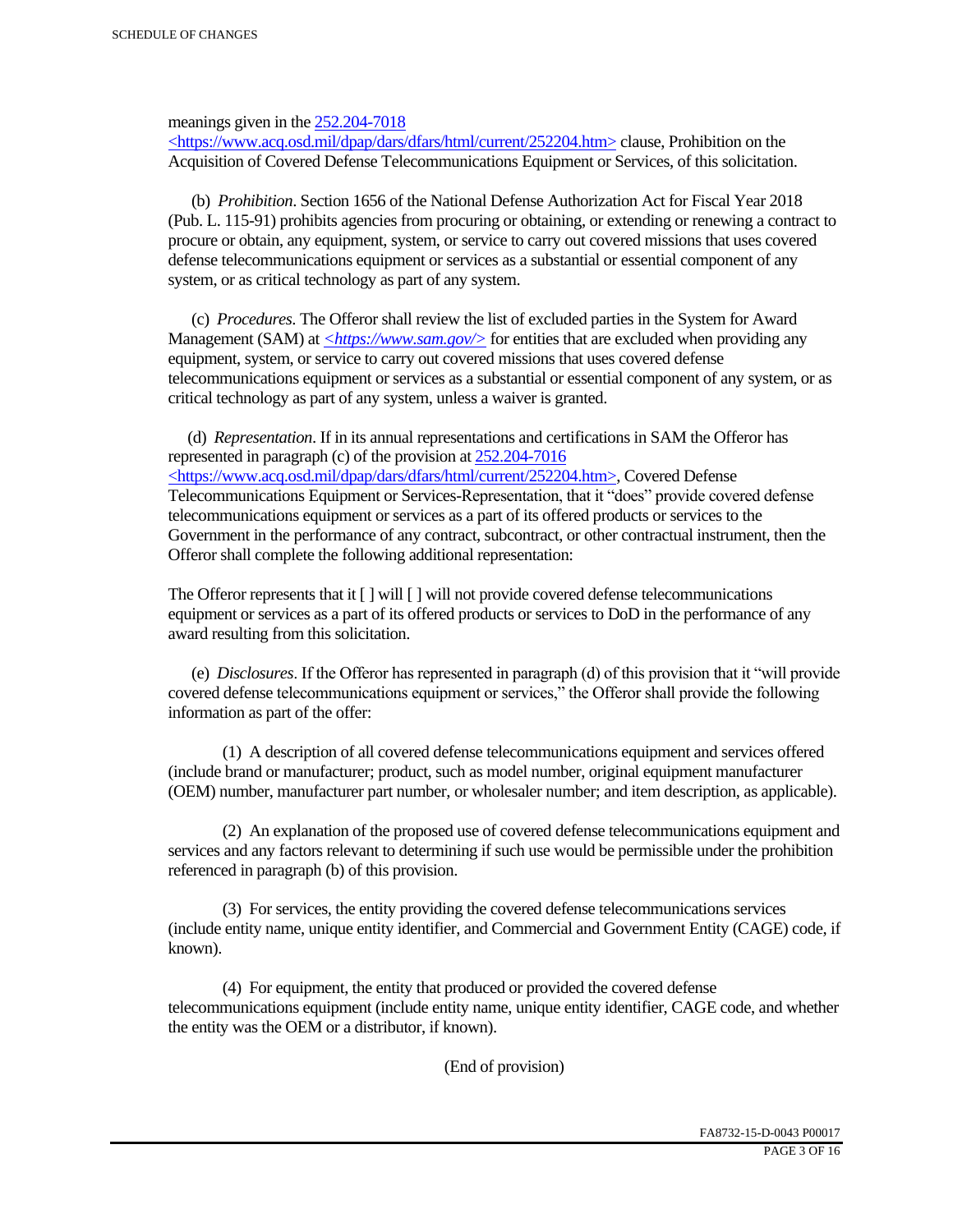# **252.204-7018 Prohibition on the Acquisition of Covered Defense Telecommunications Equipment or Services.**

As prescribed in 204.2105

 $\langle$ https://www.acq.osd.mil/dpap/dars/dfars/html/current/204\_21.htm>(c), use the following clause:

PROHIBITION ON THE ACQUISITION OF COVERED DEFENSE TELECOMMUNICATIONS EQUIPMENT OR SERVICES (JAN 2021)

(a) *Definitions*. As used in this clause-

"Covered defense telecommunications equipment or services" means-

 (1) Telecommunications equipment produced by Huawei Technologies Company or ZTE Corporation, or any subsidiary or affiliate of such entities;

(2) Telecommunications services provided by such entities or using such equipment; or

 (3) Telecommunications equipment or services produced or provided by an entity that the Secretary of Defense reasonably believes to be an entity owned or controlled by, or otherwise connected to, the government of a covered foreign country.

"Covered foreign country" means-

(1) The People's Republic of China; or

(2) The Russian Federation.

"Covered missions" means-

 (1) The nuclear deterrence mission of DoD, including with respect to nuclear command, control, and communications, integrated tactical warning and attack assessment, and continuity of Government; or

(2) The homeland defense mission of DoD, including with respect to ballistic missile defense.

"Critical technology" means-

 (1) Defense articles or defense services included on the United States Munitions List set forth in the International Traffic in Arms Regulations under subchapter M of chapter I of title 22, Code of Federal Regulations;

 (2) Items included on the Commerce Control List set forth in Supplement No. 1 to part 774 of the Export Administration Regulations under subchapter C of chapter VII of title 15, Code of Federal Regulations, and controlled-

 (i) Pursuant to multilateral regimes, including for reasons relating to national security, chemical and biological weapons proliferation, nuclear nonproliferation, or missile technology; or

(ii) For reasons relating to regional stability or surreptitious listening;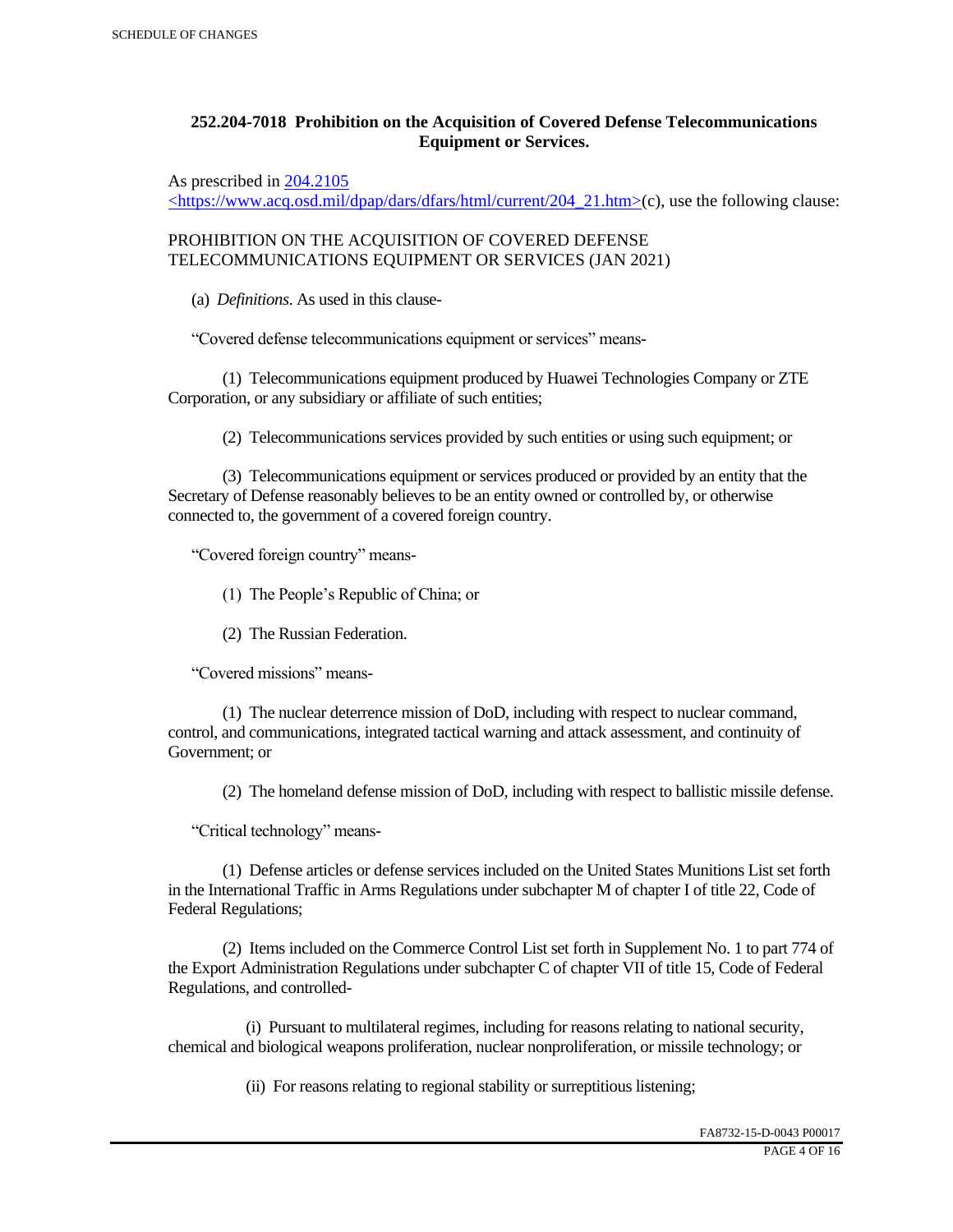(3) Specially designed and prepared nuclear equipment, parts and components, materials, software, and technology covered by part 810 of title 10, Code of Federal Regulations (relating to assistance to foreign atomic energy activities);

 (4) Nuclear facilities, equipment, and material covered by part 110 of title 10, Code of Federal Regulations (relating to export and import of nuclear equipment and material);

 (5) Select agents and toxins covered by part 331 of title 7, Code of Federal Regulations, part 121 of title 9 of such Code, or part 73 of title 42 of such Code; or

 (6) "Substantial or essential component" means any component necessary for the proper function or performance of a piece of equipment, system, or service.

"Critical technology" means-

 (b) *Prohibition*. In accordance with section 1656 of the National Defense Authorization Act for Fiscal Year 2018 (Pub. L. 115-91), the contractor shall not provide to the Government any equipment, system, or service to carry out covered missions that uses covered defense telecommunications equipment or services as a substantial or essential component of any system, or as critical technology as part of any system, unless the covered defense telecommunication equipment or services are covered by a waiver described in Defense Federal Acquisition Regulation Supplement 204.2104 <https://www.acq.osd.mil/dpap/dars/dfars/html/current/204\_21.htm>.

 (c) *Procedures*. The Contractor shall review the list of excluded parties in the System for Award Management (SAM) at <*https://www.sam.gov/*> for entities that are excluded when providing any equipment, system, or service, to carry out covered missions, that uses covered defense telecommunications equipment or services as a substantial or essential component of any system, or as critical technology as part of any system, unless a waiver is granted.

(d) *Reporting*.

 (1) In the event the Contractor identifies covered defense telecommunications equipment or services used as a substantial or essential component of any system, or as critical technology as part of any system, during contract performance, the Contractor shall report at *<https://dibnet.dod.mil/>* the information in paragraph (d)(2) of this clause.

(2) The Contractor shall report the following information pursuant to paragraph  $(d)(1)$  of this clause:

 (i) Within 3 business days from the date of such identification or notification: the contract number; the order number(s), if applicable; supplier name; brand; model number (original equipment manufacturer number, manufacturer part number, or wholesaler number); item description; and any readily available information about mitigation actions undertaken or recommended.

(ii) Within 30 business days of submitting the information in paragraph  $(d)(2)(i)$  of this clause: any further available information about mitigation actions undertaken or recommended. In addition, the Contractor shall describe the efforts it undertook to prevent use or submission of a covered defense telecommunications equipment or services, and any additional efforts that will be incorporated to prevent future use or submission of covered telecommunications equipment or services.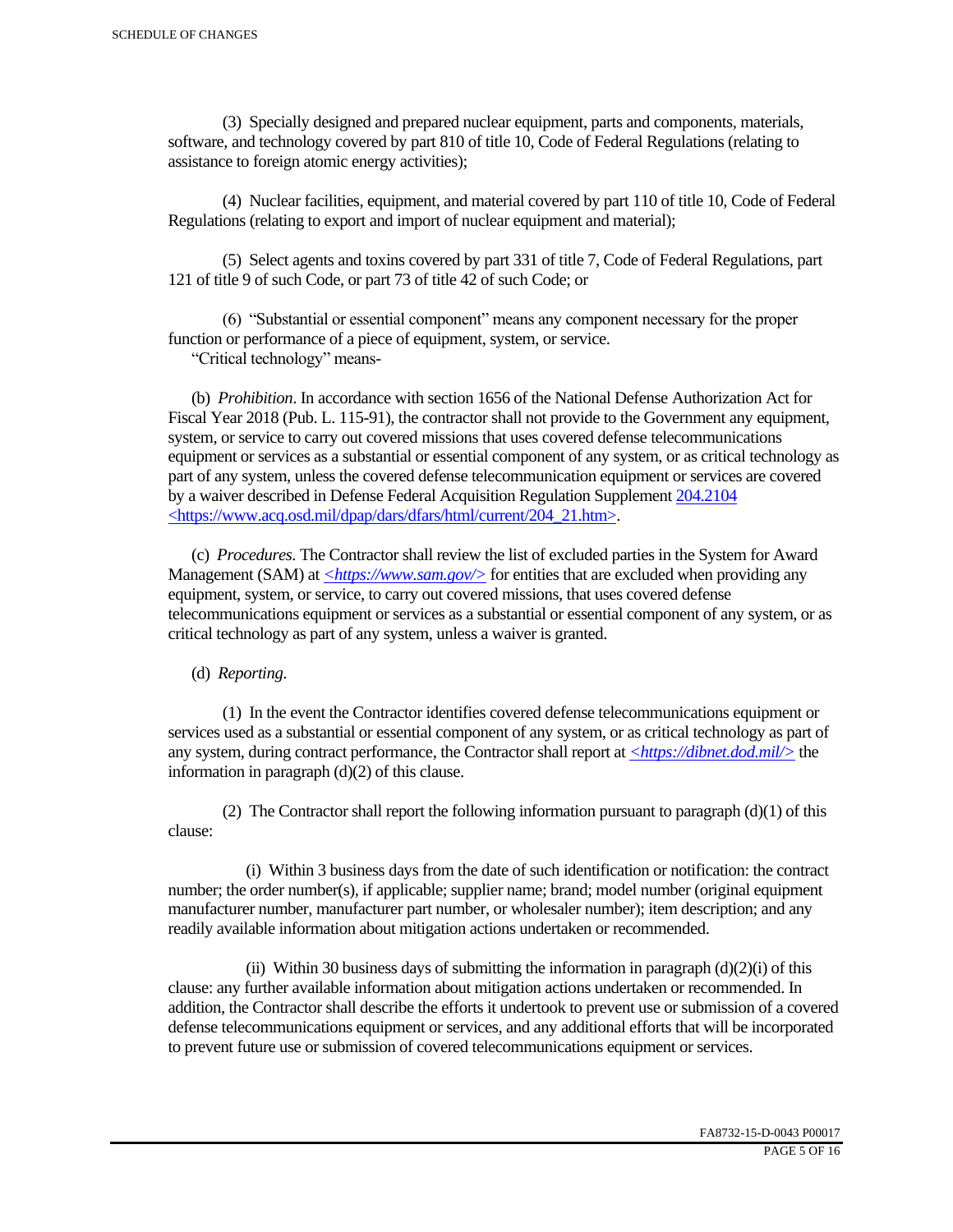(e) *Subcontracts*. The Contractor shall insert the substance of this clause, including this paragraph (e), in all subcontracts and other contractual instruments, including subcontracts for the acquisition of commercial items.

(End of clause)

### **252.204-7019 Notice of NIST SP 800-171 DoD Assessment Requirements.**

As prescribed in 204.7304

<https://www.acq.osd.mil/dpap/dars/dfars/html/current/204\_73.htm>(d), use the following provision:

### NOTICE OF NIST SP 800-171 DOD ASSESSMENT REQUIREMENTS (NOV 2020)

(a) *Definitions*.

 "Basic Assessment", "Medium Assessment", and "High Assessment" have the meaning given in the clause 252.204-7020 <https://www.acq.osd.mil/dpap/dars/dfars/html/current/252204.htm>, NIST SP 800-171 DoD Assessments.

 "Covered contractor information system" has the meaning given in the clause 252.204-7012 <https://www.acq.osd.mil/dpap/dars/dfars/html/current/252204.htm>, Safeguarding Covered Defense Information and Cyber Incident Reporting, of this solicitation.

 (b) *Requirement*. In order to be considered for award, if the Offeror is required to implement NIST SP 800-171, the Offeror shall have a current assessment (i.e., not more than 3 years old unless a lesser time is specified in the solicitation) (see 252.204-7020) for each covered contractor information system that is relevant to the offer, contract, task order, or delivery order. The Basic, Medium, and High NIST SP 800-171 DoD Assessments are described in the NIST SP 800-171 DoD Assessment Methodology located at

 $\lt$ https://www.acq.osd.mil/dpap/pdi/cyber/strategically\_assessing\_contractor\_implementation\_of\_NIST SP 800-171.html>.

(c) *Procedures*.

 (1) The Offeror shall verify that summary level scores of a current NIST SP 800-171 DoD Assessment (i.e., not more than 3 years old unless a lesser time is specified in the solicitation) are posted in the Supplier Performance Risk System (SPRS) (<https://www.sprs.csd.disa.mil/>) for all covered contractor information systems relevant to the offer.

 (2) If the Offeror does not have summary level scores of a current NIST SP 800-171 DoD Assessment (i.e., not more than 3 years old unless a lesser time is specified in the solicitation) posted in SPRS, the Offeror may conduct and submit a Basic Assessment to webptsmh@navy.mil  $\leq$ mailto:webptsmh@navy.mil> for posting to SPRS in the format identified in paragraph (d) of this provision.

 (d) *Summary level scores*. Summary level scores for all assessments will be posted 30 days postassessment in SPRS to provide DoD Components visibility into the summary level scores of strategic assessments.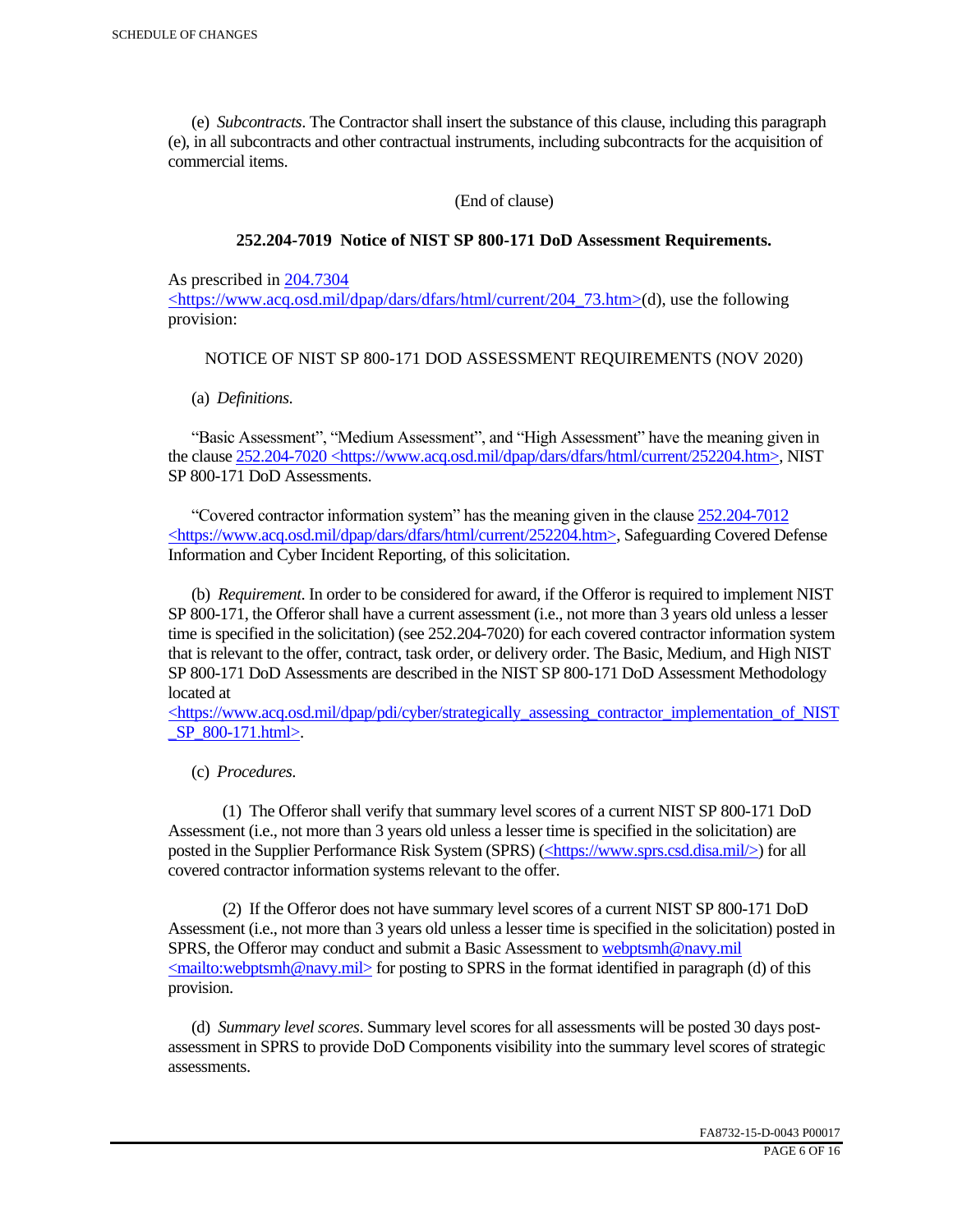(1) *Basic Assessments*. An Offeror may follow the procedures in paragraph (c)(2) of this provision for posting Basic Assessments to SPRS.

(i) The email shall include the following information:

(A) Cybersecurity standard assessed (e.g., NIST SP 800-171 Rev 1).

(B) Organization conducting the assessment (e.g., Contractor self-assessment).

 (C) For each system security plan (security requirement 3.12.4) supporting the performance of a DoD contract-

(*1*) All industry Commercial and Government Entity (CAGE) code(s) associated with the information system(s) addressed by the system security plan; and

(*2*) A brief description of the system security plan architecture, if more than one plan exists.

(D) Date the assessment was completed.

 (E) Summary level score (e.g., 95 out of 110, NOT the individual value for each requirement).

 (F) Date that all requirements are expected to be implemented (i.e., a score of 110 is expected to be achieved) based on information gathered from associated plan(s) of action developed in accordance with NIST SP 800-171.

 (ii) If multiple system security plans are addressed in the email described at paragraph  $(d)(1)(i)$  of this section, the Offeror shall use the following format for the report:

| <b>System Security CAGE Codes</b> |                               | <b>Brief</b> description | Date of    | <b>Total Score</b> | Date score of |
|-----------------------------------|-------------------------------|--------------------------|------------|--------------------|---------------|
| Plan                              | supported by this of the plan |                          | assessment |                    | $110$ will    |
|                                   | plan                          | architecture             |            |                    | achieved      |
|                                   |                               |                          |            |                    |               |
|                                   |                               |                          |            |                    |               |
|                                   |                               |                          |            |                    |               |

1)

 (2) *Medium and High Assessments*. DoD will post the following Medium and/or High Assessment summary level scores to SPRS for each system assessed:

(i) The standard assessed (e.g., NIST SP 800-171 Rev 1).

 (ii) Organization conducting the assessment, e.g., DCMA, or a specific organization (identified by Department of Defense Activity Address Code (DoDAAC)).

 (iii) All industry CAGE code(s) associated with the information system(s) addressed by the system security plan.

 (iv) A brief description of the system security plan architecture, if more than one system security plan exists.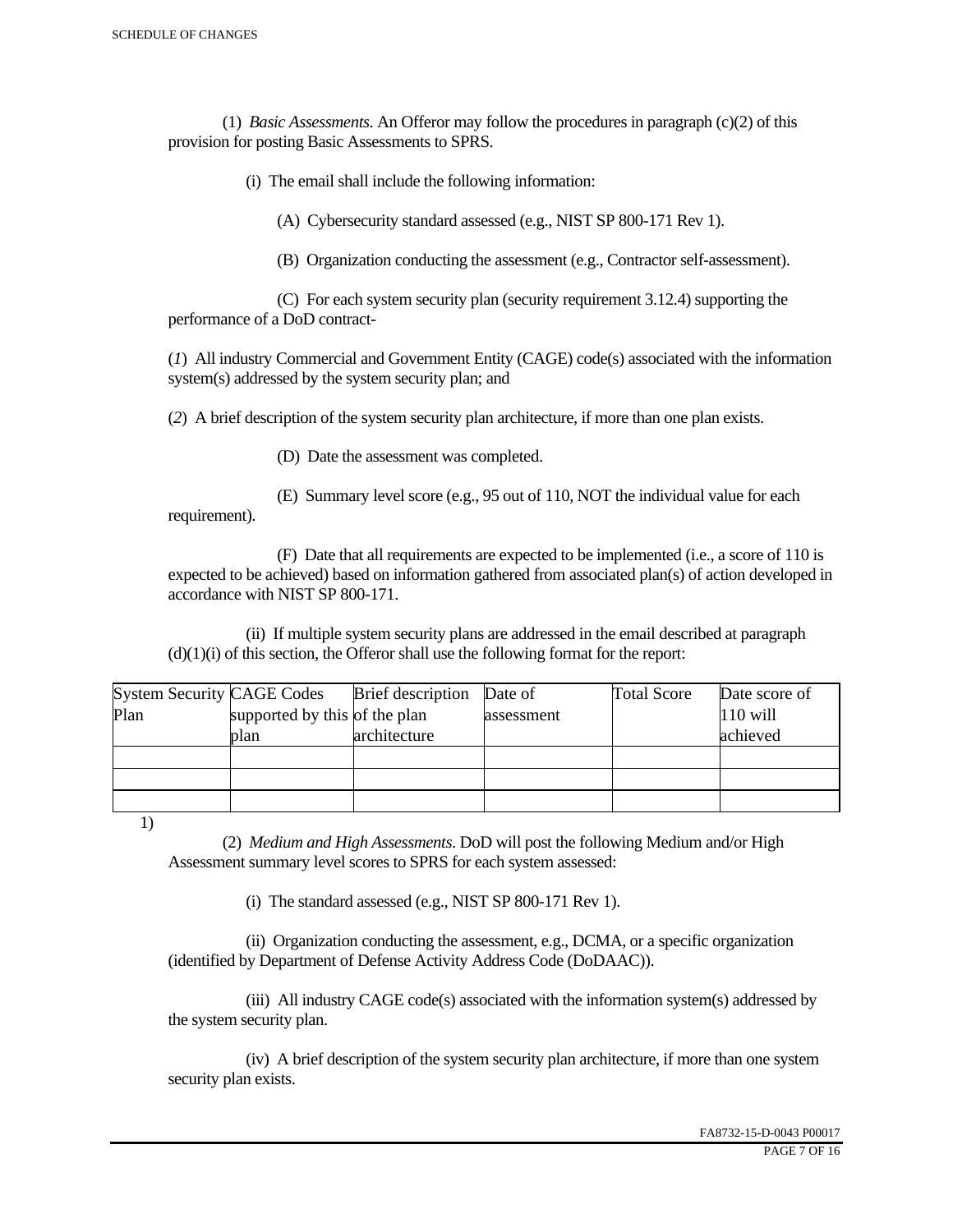(v) Date and level of the assessment, i.e., medium or high.

 (vi) Summary level score (e.g., 105 out of 110, not the individual value assigned for each requirement).

 (vii) Date that all requirements are expected to be implemented (i.e., a score of 110 is expected to be achieved) based on information gathered from associated plan(s) of action developed in accordance with NIST SP 800-171.

(3) *Accessibility*.

 (i) Assessment summary level scores posted in SPRS are available to DoD personnel, and are protected, in accordance with the standards set forth in DoD Instruction 5000.79, Defense-wide Sharing and Use of Supplier and Product Performance Information (PI).

 (ii) Authorized representatives of the Offeror for which the assessment was conducted may access SPRS to view their own summary level scores, in accordance with the SPRS Software User's Guide for Awardees/Contractors available at <https://www.sprs.csd.disa.mil/pdf/SPRS\_Awardee.pdf>.

 (iii) A High NIST SP 800-171 DoD Assessment may result in documentation in addition to that listed in this section. DoD will retain and protect any such documentation as "Controlled Unclassified Information (CUI)" and intended for internal DoD use only. The information will be protected against unauthorized use and release, including through the exercise of applicable exemptions under the Freedom of Information Act (e.g., Exemption 4 covers trade secrets and commercial or financial information obtained from a contractor that is privileged or confidential).

(End of provision)

#### **252.204-7020 NIST SP 800-171 DoD Assessment Requirements.**

As prescribed in 204.7304 <https://www.acq.osd.mil/dpap/dars/dfars/html/current/204\_73.htm>(e), use the following clause:

#### NIST SP 800-171 DOD ASSESSMENT REQUIREMENTS (NOV 2020)

(a) *Definitions*.

 "Basic Assessment" means a contractor's self-assessment of the contractor's implementation of NIST SP 800-171 that-

 (1) Is based on the Contractor's review of their system security plan(s) associated with covered contractor information system(s);

(2) Is conducted in accordance with the NIST SP 800-171 DoD Assessment Methodology; and

 (3) Results in a confidence level of "Low" in the resulting score, because it is a self-generated score.

 "Covered contractor information system" has the meaning given in the clause 252.204-7012 <https://www.acq.osd.mil/dpap/dars/dfars/html/current/2525204.htm>, Safeguarding Covered Defense Information and Cyber Incident Reporting, of this contract.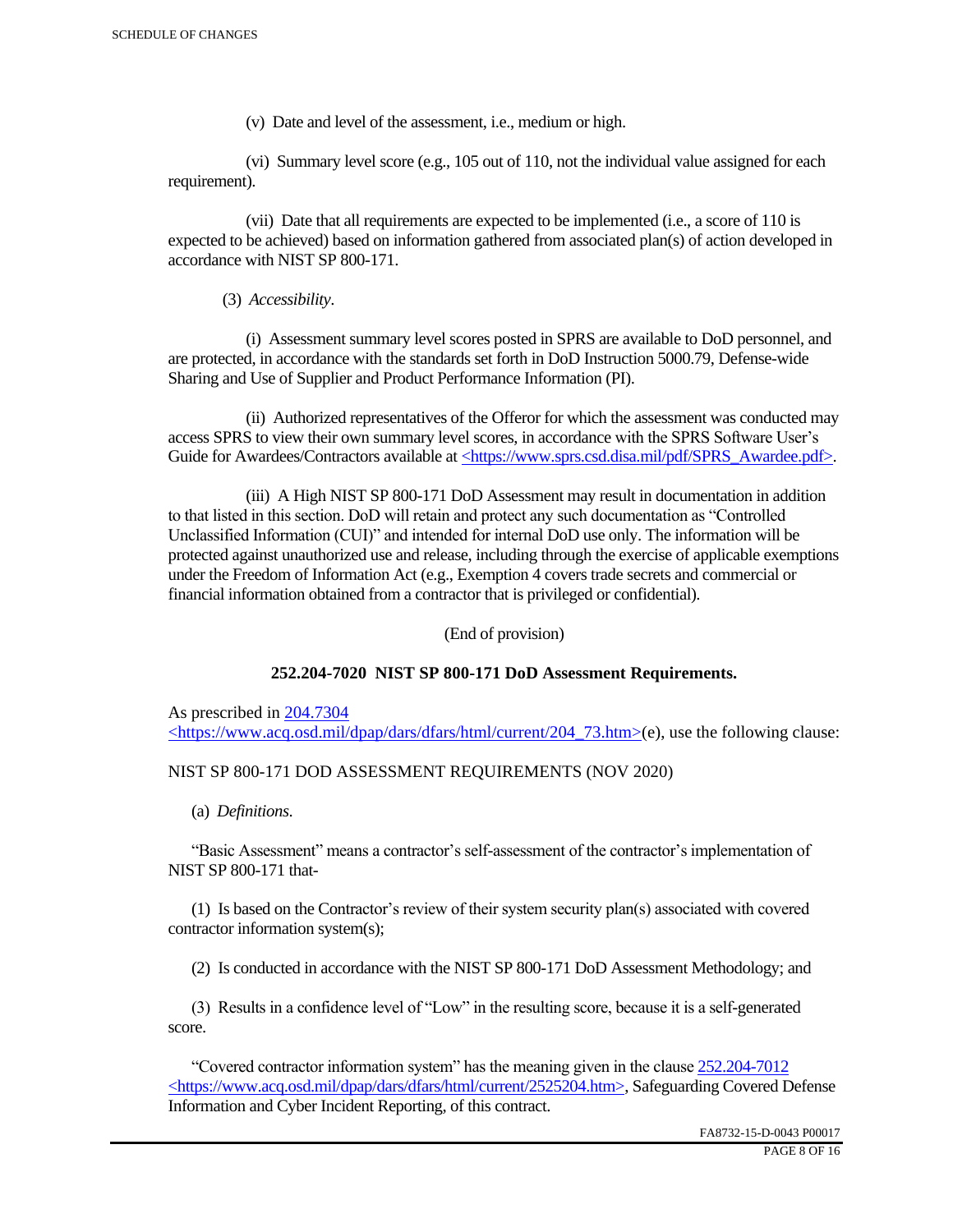"High Assessment" means an assessment that is conducted by Government personnel using NIST SP 800-171A, Assessing Security Requirements for Controlled Unclassified Information that-

(1) Consists of-

(i) A review of a contractor's Basic Assessment;

(ii) A thorough document review;

 (iii) Verification, examination, and demonstration of a Contractor's system security plan to validate that NIST SP 800-171 security requirements have been implemented as described in the contractor's system security plan; and

 (iv) Discussions with the contractor to obtain additional information or clarification, as needed; and

(2) Results in a confidence level of "High" in the resulting score.

"Medium Assessment" means an assessment conducted by the Government that-

(1) Consists of-

(i) A review of a contractor's Basic Assessment;

(ii) A thorough document review; and

 (iii) Discussions with the contractor to obtain additional information or clarification, as needed; and

(2) Results in a confidence level of "Medium" in the resulting score.

 (b) *Applicability*. This clause applies to covered contractor information systems that are required to comply with the National Institute of Standards and Technology (NIST) Special Publication (SP) 800- 171, in accordance with Defense Federal Acquisition Regulation System (DFARS) clause at 252.204- 7012 <https://www.acq.osd.mil/dpap/dars/dfars/html/current/252204.htm>, Safeguarding Covered Defense Information and Cyber Incident Reporting, of this contract.

 (c) *Requirements*. The Contractor shall provide access to its facilities, systems, and personnel necessary for the Government to conduct a Medium or High NIST SP 800-171 DoD Assessment, as described in NIST SP 800-171 DoD Assessment Methodology at https://www.acq.osd.mil/dpap/pdi/cyber/strategically\_assessing\_contractor\_implementation\_of\_NIST\_ SP\_800-171.html

<https://www.acq.osd.mil/dpap/dars/dfars/html/current/dpap/pdi/cyber/strategically\_assessing\_contract or implementation of NIST SP 800-171.html>, if necessary.

 (d) *Procedures*. Summary level scores for all assessments will be posted in the Supplier Performance Risk System (SPRS) (<https://www.sprs.csd.disa.mil/>) to provide DoD Components visibility into the summary level scores of strategic assessments.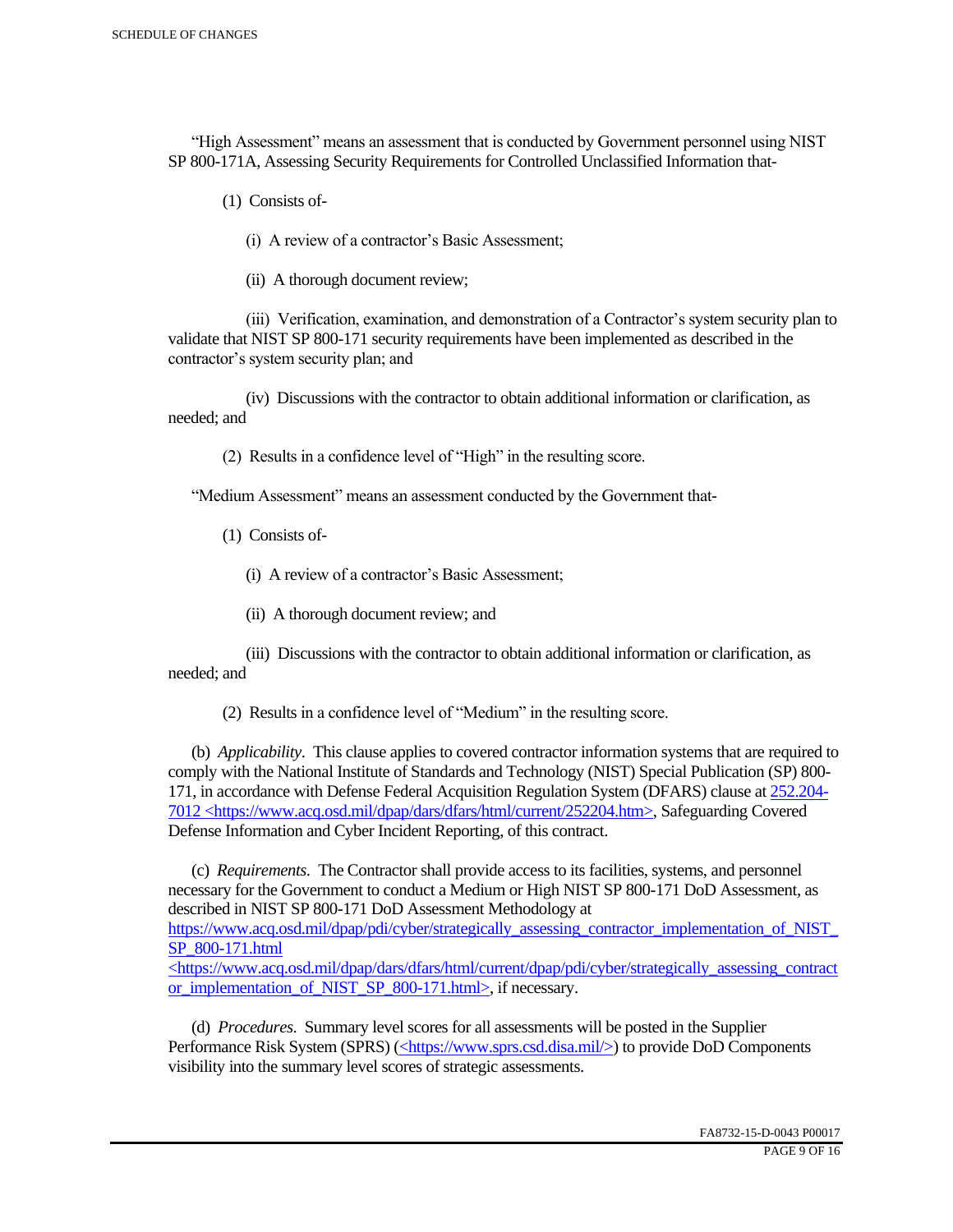(1) *Basic Assessments*. A contractor may submit, via encrypted email, summary level scores of Basic Assessments conducted in accordance with the NIST SP 800-171 DoD Assessment Methodology to webptsmh@navy.mil for posting to SPRS.

(i) The email shall include the following information:

(A) Version of NIST SP 800-171 against which the assessment was conducted.

(B) Organization conducting the assessment (e.g., Contractor self-assessment).

 (C) For each system security plan (security requirement 3.12.4) supporting the performance of a DoD contract-

(*1*) All industry Commercial and Government Entity (CAGE) code(s) associated with the information system(s) addressed by the system security plan; and

(*2*) A brief description of the system security plan architecture, if more than one plan exists.

(D) Date the assessment was completed

requirement).

(E) Summary level score (e.g., 95 out of 110, NOT the individual value for each

 (F) Date that all requirements are expected to be implemented (i.e., a score of 110 is expected to be achieved) based on information gathered from associated plan(s) of action developed in accordance with NIST SP 800-171.

 (ii) If multiple system security plans are addressed in the email described at paragraph (b)(1)(i) of this section, the Contractor shall use the following format for the report:

| <b>System Security CAGE Codes</b> |                               | <b>Brief</b> description | Date of    | <b>Total Score</b> | Date score of |
|-----------------------------------|-------------------------------|--------------------------|------------|--------------------|---------------|
| Plan                              | supported by this of the plan |                          | assessment |                    | $110$ will    |
|                                   | plan                          | architecture             |            |                    | achieved      |
|                                   |                               |                          |            |                    |               |
|                                   |                               |                          |            |                    |               |
|                                   |                               |                          |            |                    |               |

 (1) *Medium and High Assessments*. DoD will post the following Medium and/or High Assessment summary level scores to SPRS for each system security plan assessed:

(i) The standard assessed (e.g., NIST SP 800-171 Rev 1).

 (ii) Organization conducting the assessment, e.g., DCMA, or a specific organization (identified by Department of Defense Activity Address Code (DoDAAC)).

 (iii) All industry CAGE code(s) associated with the information system(s) addressed by the system security plan.

 (iv) A brief description of the system security plan architecture, if more than one system security plan exists.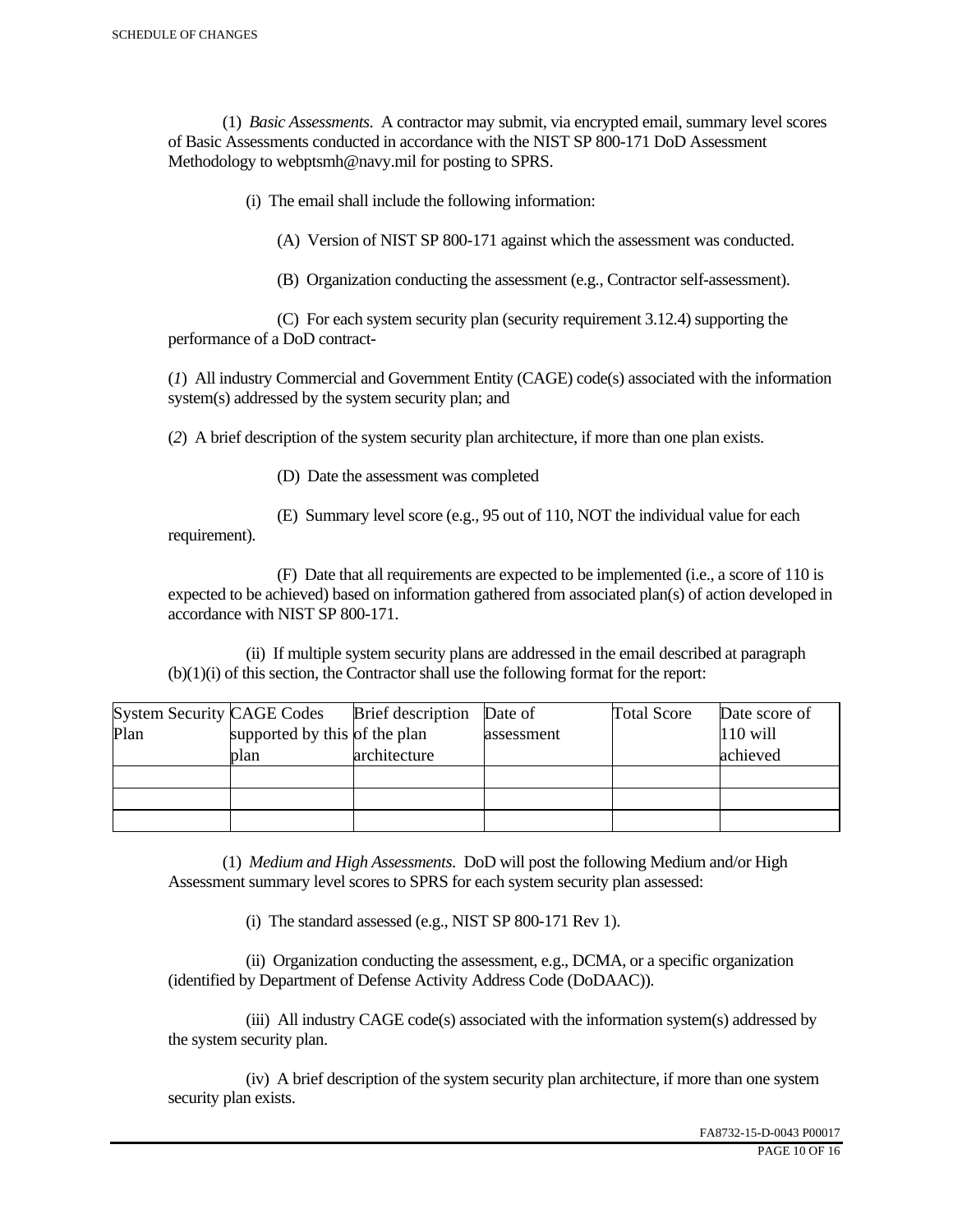(v) Date and level of the assessment, i.e., medium or high.

 (vi) Summary level score (e.g., 105 out of 110, not the individual value assigned for each requirement).

 (vii) Date that all requirements are expected to be implemented (i.e., a score of 110 is expected to be achieved) based on information gathered from associated plan(s) of action developed in accordance with NIST SP 800-171.

(e) *Rebuttals*.

 (1) DoD will provide Medium and High Assessment summary level scores to the Contractor and offer the opportunity for rebuttal and adjudication of assessment summary level scores prior to posting the summary level scores to SPRS (see SPRS User's Guide <https://www.sprs.csd.disa.mil/pdf/SPRS\_Awardee.pdf>).

 (2) Upon completion of each assessment, the contractor has 14 business days to provide additional information to demonstrate that they meet any security requirements not observed by the assessment team or to rebut the findings that may be of question.

## (f) *Accessibility*.

 (1) Assessment summary level scores posted in SPRS are available to DoD personnel, and are protected, in accordance with the standards set forth in DoD Instruction 5000.79, Defense-wide Sharing and Use of Supplier and Product Performance Information (PI).

 (2) Authorized representatives of the Contractor for which the assessment was conducted may access SPRS to view their own summary level scores, in accordance with the SPRS Software User's Guide for Awardees/Contractors available at <https://www.sprs.csd.disa.mil/pdf/SPRS\_Awardee.pdf>.

 (3) A High NIST SP 800-171 DoD Assessment may result in documentation in addition to that listed in this clause. DoD will retain and protect any such documentation as "Controlled Unclassified Information (CUI)" and intended for internal DoD use only. The information will be protected against unauthorized use and release, including through the exercise of applicable exemptions under the Freedom of Information Act (e.g., Exemption 4 covers trade secrets and commercial or financial information obtained from a contractor that is privileged or confidential).

## (g) *Subcontracts*.

(1) The Contractor shall insert the substance of this clause, including this paragraph  $(g)$ , in all subcontracts and other contractual instruments, including subcontracts for the acquisition of commercial items (excluding COTS items).

 (2) The Contractor shall not award a subcontract or other contractual instrument, that is subject to the implementation of NIST SP 800-171 security requirements, in accordance with DFARS clause 252.204-7012 of this contract, unless the subcontractor has completed, within the last 3 years, at least a Basic NIST SP 800-171 DoD Assessment, as described in

<https://www.acq.osd.mil/dpap/pdi/cyber/strategically\_assessing\_contractor\_implementation\_of\_NIST \_SP\_800-171.html>, for all covered contractor information systems relevant to its offer that are not part of an information technology service or system operated on behalf of the Government.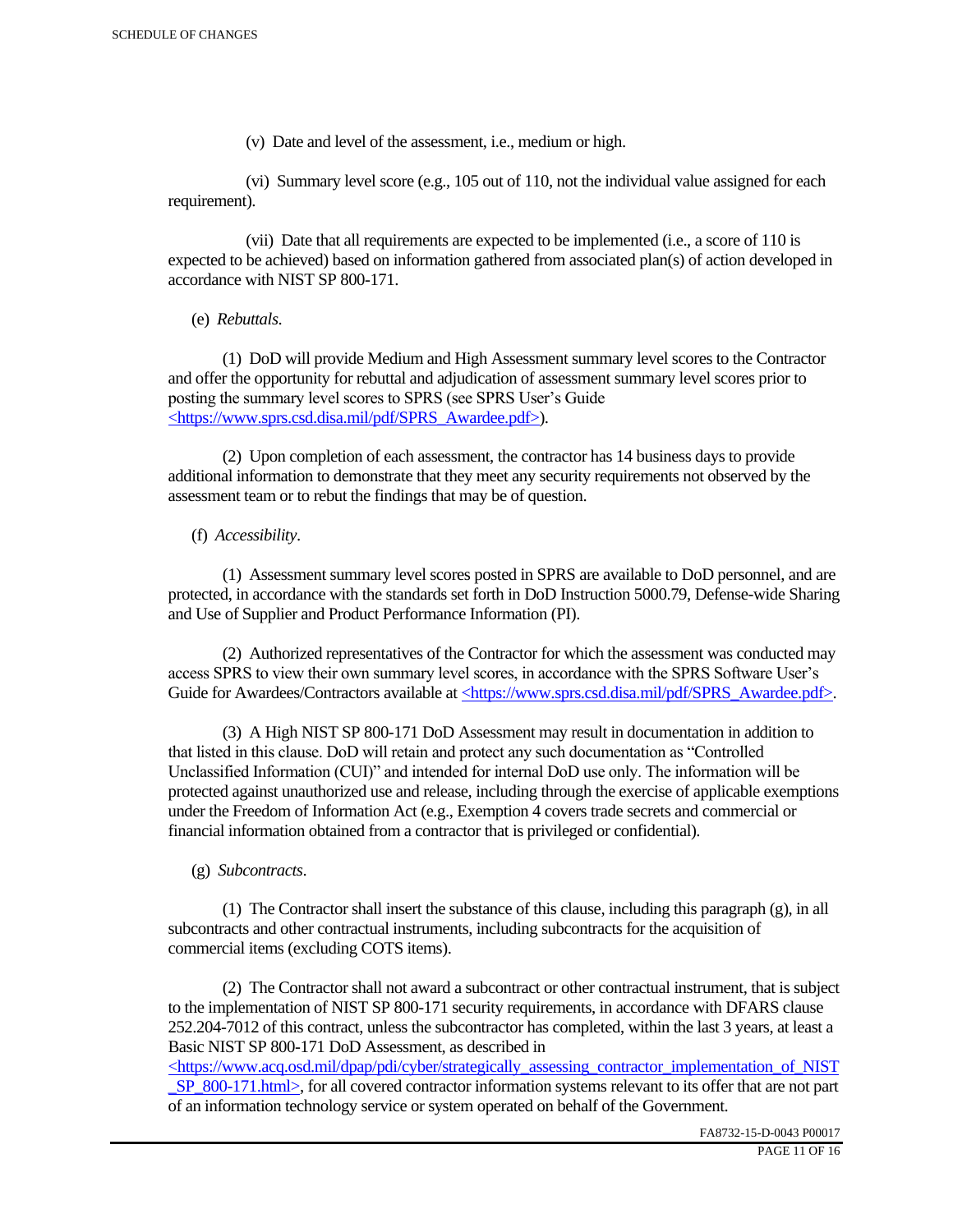(3) If a subcontractor does not have summary level scores of a current NIST SP 800-171 DoD Assessment (i.e., not more than 3 years old unless a lesser time is specified in the solicitation) posted in SPRS, the subcontractor may conduct and submit a Basic Assessment, in accordance with the NIST SP 800-171 DoD Assessment Methodology, to webptsmh@navy.mil <mailto:webptsmh@navy.mil> for posting to SPRS along with the information required by paragraph (d) of this clause.

### (End of clause)

All other terms and conditions remain unchanged.

*Descriptive Data:* 

|             |                      | Jt∨        | Unit Price l             |
|-------------|----------------------|------------|--------------------------|
| <b>ITEM</b> | SUPPLIES OR SERVICES | Purch Unit | <b>Total Item Amount</b> |

### **For OPTION PERIOD 4**

**4100** CLIN Establish

*Noun:* **NETWORK CENTRIC SOLUTIONS** *PSC:* D316 *Contract type:* J - FIRM FIXED PRICE *Start Date:* ASREQ *Completion Date:* ASREQ

A. The contractor shall provide a wide range of solutions to complete the requirements IAW the PWS of the basic contract (Section J, Atch 1) and as cited in each individual task order.

- B. The Products proposed to make up these solutions shall be priced under CLIN 4600 on a cost reimbursable basis.
- C. ODCs and travel shall be priced separately under CLIN(s) 4600 and 4700.
- D. Contract type shall be Firm-Fixed Price (FFP), Fixed-Price Incentive (Firm Target/Successive Target) or Fixed Price Award Fee (FPAF).

 Incentive: To be proposed Award Fee: To be proposed

- E. Ordering Period: Effective date of option period through one (1) year.
- F. Period of Performance: To be cited in each individual task order.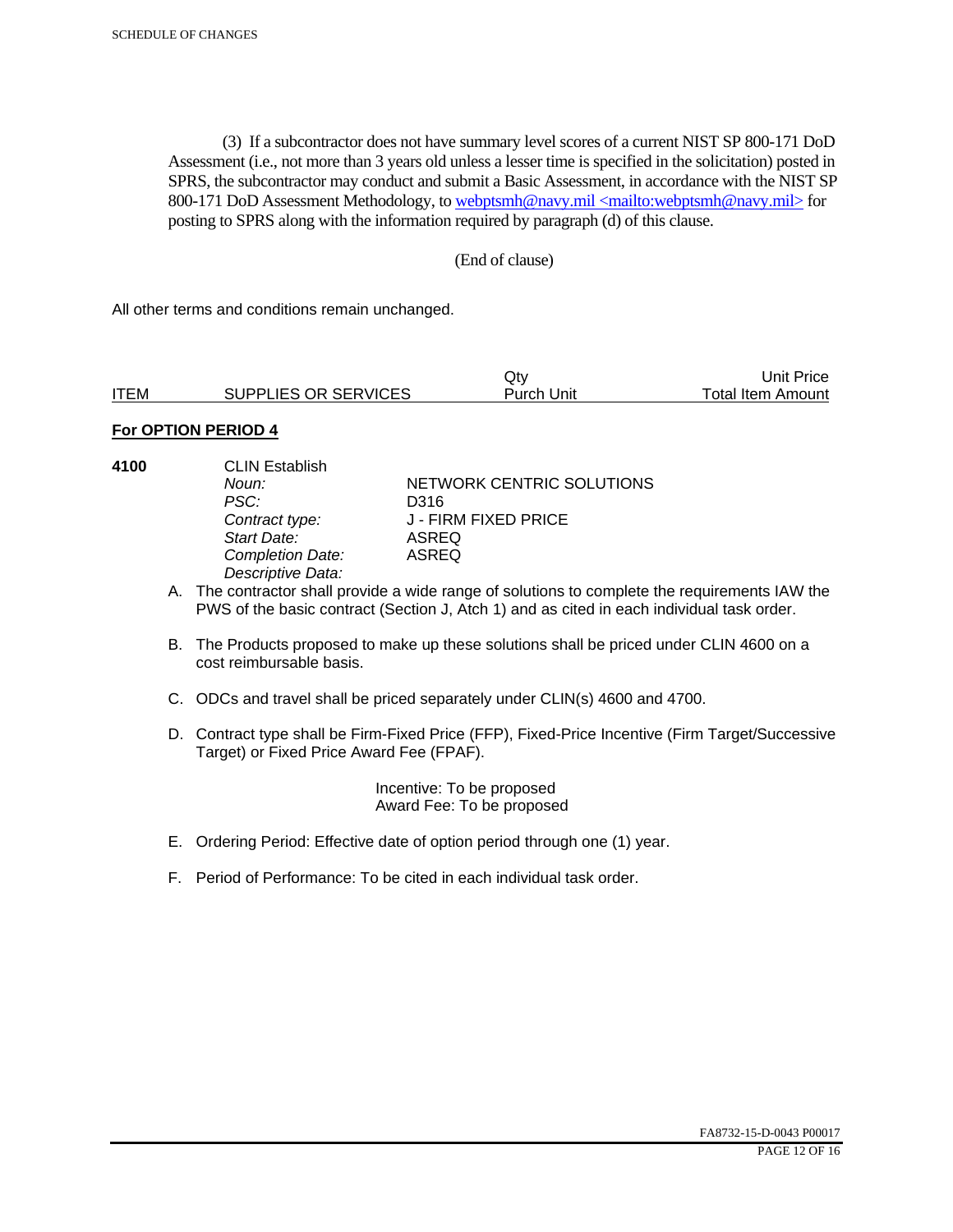|             |                      | Jt∨        | Unit Price        |
|-------------|----------------------|------------|-------------------|
| <b>ITEM</b> | SUPPLIES OR SERVICES | Purch Unit | Total Item Amount |

| 4200 | <b>CLIN Establish</b> |                           |  |
|------|-----------------------|---------------------------|--|
|      | Noun:                 | NETWORK CENTRIC SOLUTIONS |  |
|      | PSC:                  | D316                      |  |
|      | Contract type:        | J - FIRM FIXED PRICE      |  |
|      | Start Date:           | <b>ASREQ</b>              |  |
|      | Completion Date:      | <b>ASREQ</b>              |  |
|      | Descriptive Data:     |                           |  |
|      |                       |                           |  |

- A. The contractor shall provide a wide range of solutions to complete the requirements IAW the PWS of the basic contract (Section J, Atch 1) and as cited in each individual task order.
- B. The Products proposed to make up these solutions shall be priced under CLIN 4600 on a cost reimbursable basis.
- C. ODCs and travel shall be priced separately under CLIN(s) 4600 and 4700.
- D. Contract type shall be Cost-Plus Fixed Fee (CPFF), Cost-Plus-Incentive Fee (CPIF), or Cost-Plus Award Fee (CPAF.)

Fixed-Fee: To be proposed Incentive Fee: To be proposed Award Fee: To be proposed

- E. Ordering Period: Effective date of option period through one (1) year.
- F. Period of Performance: To be cited in each individual task order.

#### **For OPTION PERIOD 4**

**4300** CLIN Establish *PSC:* D316 *Start Date:* ASREQ *Completion Date:* ASREQ *Descriptive Data:* 

**Noun: NETWORK CENTRIC SERVICES** *Contract type:* J - FIRM FIXED PRICE

- A. The contractor shall provide labor hours IAW the PWS (Section J, Atch 1) of the basic contract and as cited in each individual task order. The contractor shall provide labor categories and rates IAW Section J, Atch 5, and as cited in each individual task order.
- B. Contract type shall be Labor Hour.
- C. ODCs and travel shall be priced separately under CLIN(s) 4600 and 4700.
- D. Ordering Period: Effective date of option period through one (1) year.
- E. Period of Performance: To be cited in each individual task order.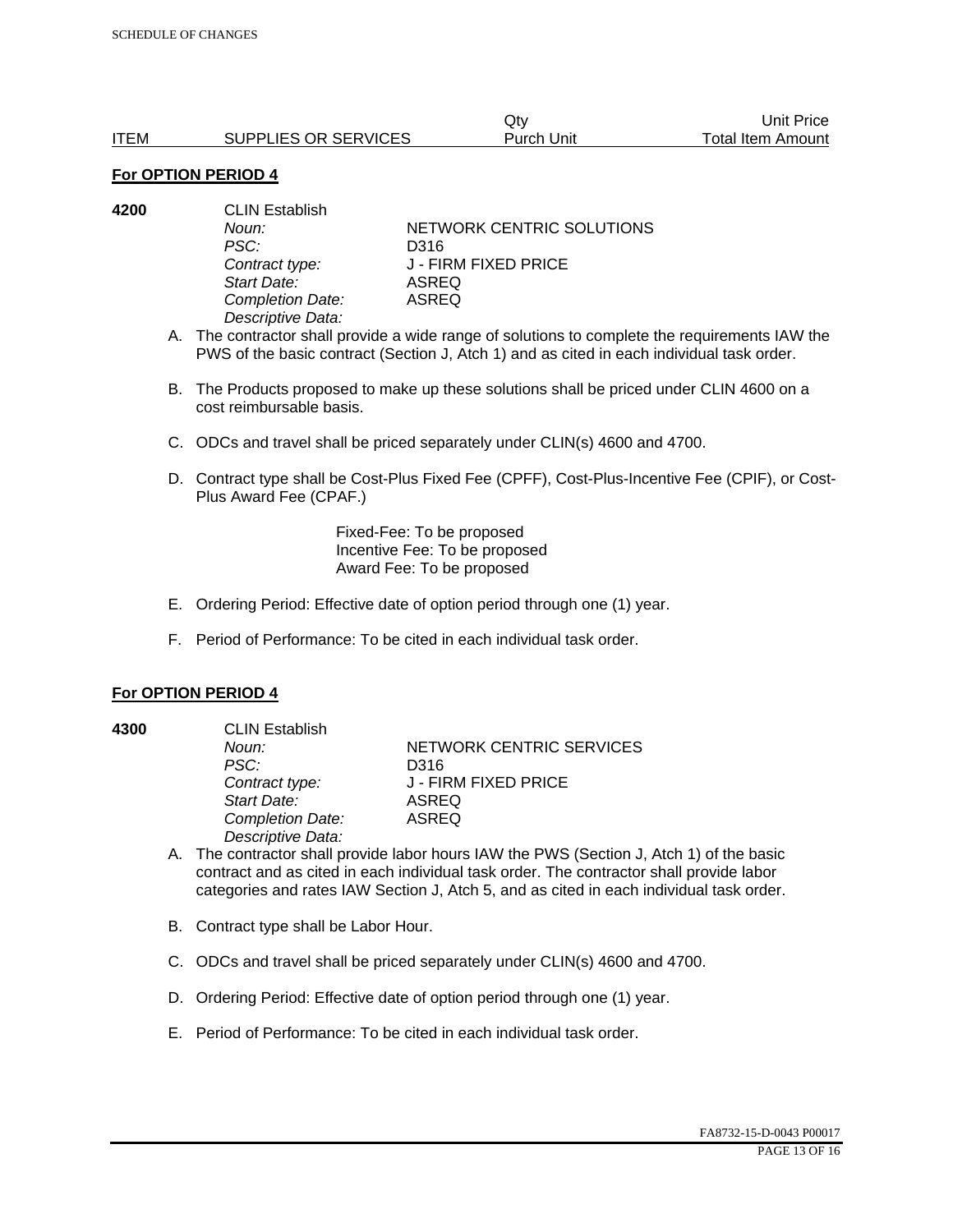|      |                      | Qtv               | Unit Price               |
|------|----------------------|-------------------|--------------------------|
| ITEM | SUPPLIES OR SERVICES | <b>Purch Unit</b> | <b>Total Item Amount</b> |

**4400** CLIN Establish *Noun:* DATA *PSC:* D316 *NSN:* N - Not Applicable *DD1423 is Exhibit:* A *Contract type:* J - FIRM FIXED PRICE *Inspection:* DESTINATION *Acceptance:* DESTINATION *FOB:* DESTINATION *Descriptive Data:* 

- A. The contractor shall deliver data in accordance with and as specified in Section J, Exhibit A (Contract Data Requirements List (CDRL)) and as specified in individual task orders.
- B. This CLIN is Not Separately Priced (NSP). Price is included in CLIN 4100, CLIN 4200, and CLIN 4300.
- C. Ordering Period: Effective date of option period through one (1) year.
- D. Period of Performance: To be cited in each individual task order.

### **For OPTION PERIOD 4**

| 4500 | <b>CLIN Establish</b> |                      |  |
|------|-----------------------|----------------------|--|
|      | Noun:                 | <b>WARRANTY</b>      |  |
|      | PSC:                  | D316                 |  |
|      | Contract type:        | J - FIRM FIXED PRICE |  |
|      | Start Date:           | <b>ASREQ</b>         |  |
|      | Completion Date:      | <b>ASREQ</b>         |  |
|      | Descriptive Data:     |                      |  |

- A. The contractor shall provide a warranty, in lieu of or in addition to the standard warranty, IAW each individual task order and the basic contract on an as-required basis. Warranty options include: System Warranties, Workmanship and Construction Warranties, and/or extended product warranties.
- B. Contract type shall be Firm Fixed Price (FFP).
- C. Ordering Period: Effective date of option period through one (1) year.
- D. Period of Performance: To be cited in each individual task order.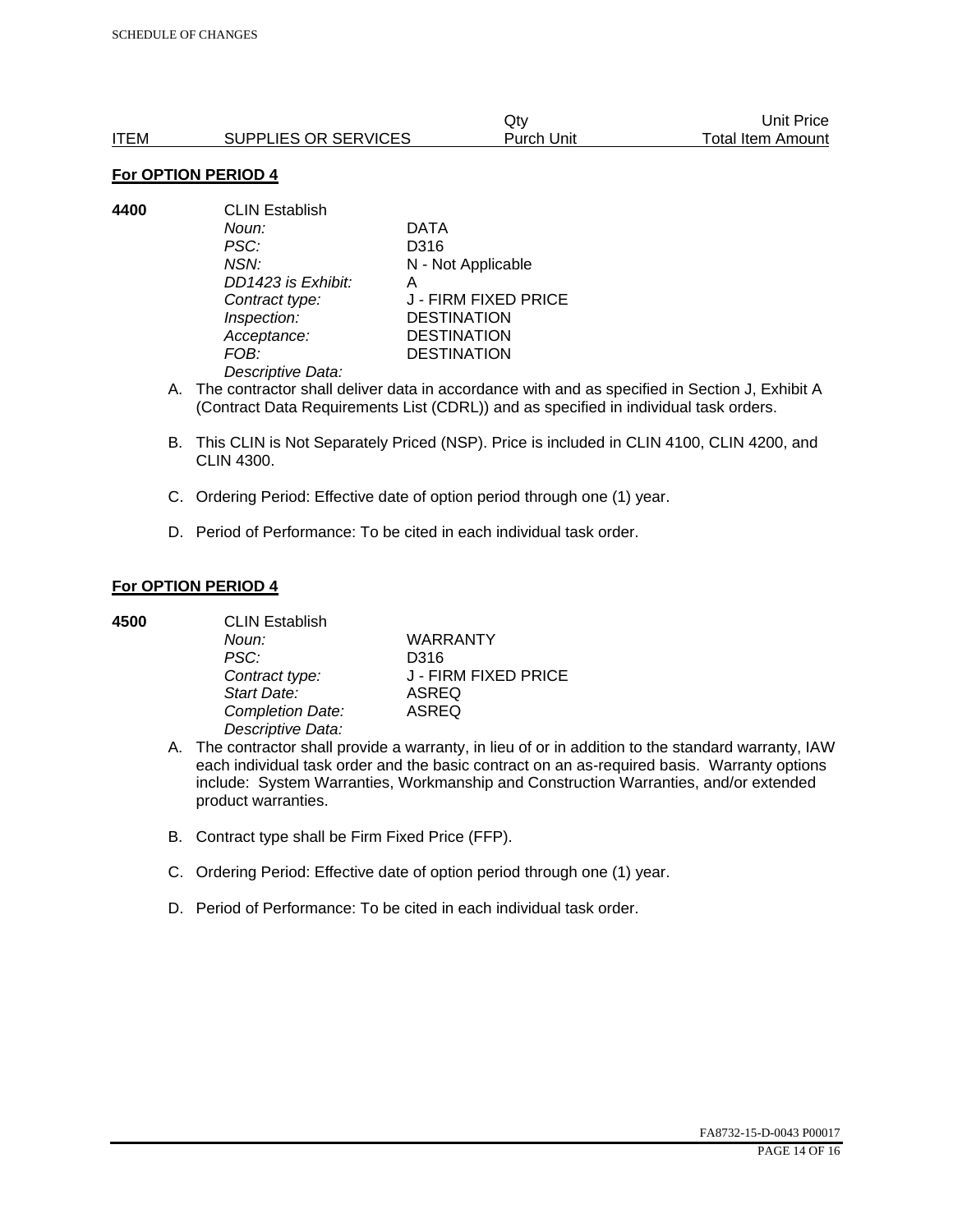**4600** CLIN Establish *Noun:* **CONTAINALLY** OTHER DIRECT COSTS *PSC:* D316 *NSN:* **N** - Not Applicable<br>
Contract type: S - COST **Contract type:** *Inspection:* DESTINATION<br> *Acceptance:* DESTINATION *Acceptance:* DESTINATION<br>FOB: DESTINATION

**DESTINATION** 

#### *Descriptive Data:*

A. The contractor shall provide other direct costs as specified in each task order and the basic contract.

(1) No profit shall be paid on purchases made under this CLIN; however, DCAA approved burden rates are authorized.

(2) ODCs must be purchased in accordance with the Contractor's approved purchasing system, as applicable.

(3) The products proposed to make up the solutions in CLINs 4100 and 4200 shall be purchased in-accordance-with Section J, Attachment 1, paragraph 3.5.1 of the Performance Work Statement (PWS) of this contract.

B. The contractor will provide ODCs on a cost reimbursable basis only.

C. Ordering Period: Effective date of option period through one (1) year.

D. Period of Performance: To be cited in each individual task order.